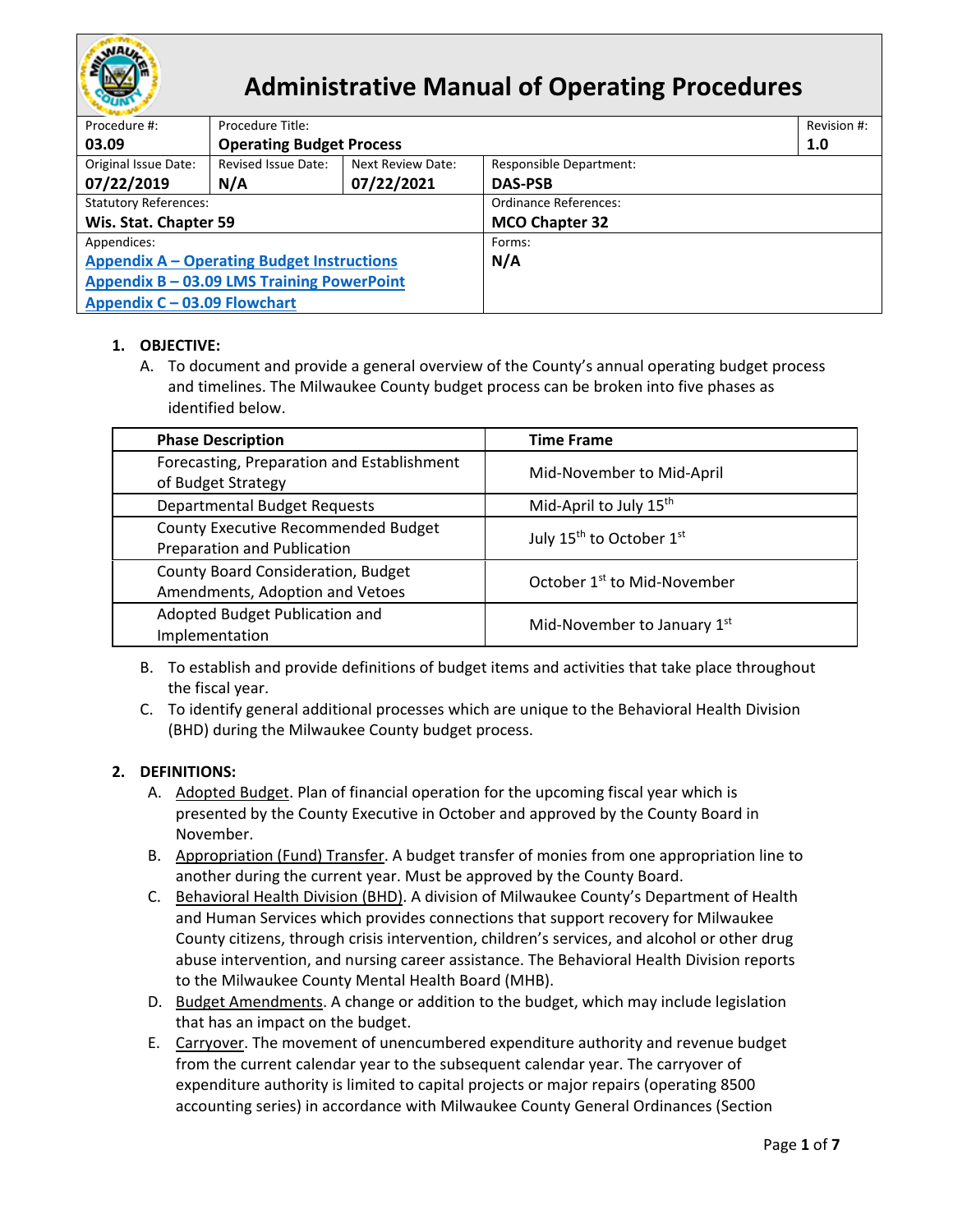32.91). Carryover requests are submitted by departments to the Department of Administrative Services and the Office of the Comptroller. The County Board and County Executive must approve the lapsing of funds related to completed or abandoned projects.

- F. Centralized Costs. Costs that are not allocated to a specific department.
- <span id="page-1-0"></span>G. Centralized Crosscharges. Charges to departments for centrally provided services such as Facilities, Fleet and IMSD and are typically based on an allocation methodology. All centralized crosscharges are non-negotiable unless specific prior approval is provided by DAS-PSB.
- H. Crosscharges. Cost allocation for services provided by County departments to other County departments, a crosscharge is issued to properly allocate the expense. There are two (2) types of crosscharges – [Centralized](#page-1-0) and [Direct Service.](#page-1-1)
- I. Departmental Other Salary Adjustment Allocation (DOSAA). A pool of money available to departments (subject to Adopted Budget provisions) to address compensation issues at the County.
- J. Departmental Tax Levy Targets. A budget allocation which departments are asked to meet in the request phase of the budget.
- <span id="page-1-1"></span>K. Direct Service Crosscharge. These charges represent the costs associated with services provided from one department to another other than those described above. This includes direct services such as deployed staff or additional technical support for a particular program. Acceptance of these crosscharges is at the discretion of the receiving department.
- L. Encumbrance. Funds that have been reserved for a future purchase. Encumbered funds may not be used for other items unless the encumbrance is liquidated.
- M. Fiscal Year. The period used for budgeting and accounting purposes. Milwaukee County's fiscal year is the calendar year.
- N. General Ledger. Accounting system used to store and organize financial data.
- O. Government Finance Officer Association's (GFOA) Distinguished Budget Award. An award provided to governments that have received outstanding ratings on specific budget document criteria.
- P. Milwaukee County Mental Health Board (the Mental Health Board or MHB). The Milwaukee County Mental Health Board, under the authority of Section 51.41 of the Wisconsin Statutes, holds policy and budgetary authority over our Behavioral Health Division.
- Q. Non-departmental Budget. The County budget includes expenditures and revenues which are not assigned to any departments. DAS-PSB has the primary responsibility for budgeting for these expenses and revenues.
- R. Operating Budget. A fiscal plan that presents proposed expenditures and revenues for the day-to-day activities of County Departments.
- S. SEWRPC. The South Eastern Wisconsin Regional Planning Commission is the official metropolitan planning organization for the seven-county southeastern Wisconsin area.
- <span id="page-1-2"></span>T. Tax Levy. Any local tax that is collected, e.g., sales, property. In Milwaukee County, property tax levy is the largest source of local tax revenue collected.

### **3. PROCESS, PROCEDURE & DATES**

A. **Forecasting, Preparation, & Establishment of Budget Strategy (Mid-November to April 1st**) Forecasting, Preparation, & Establishment of Budget Strategy shall be resolved by the following procedure: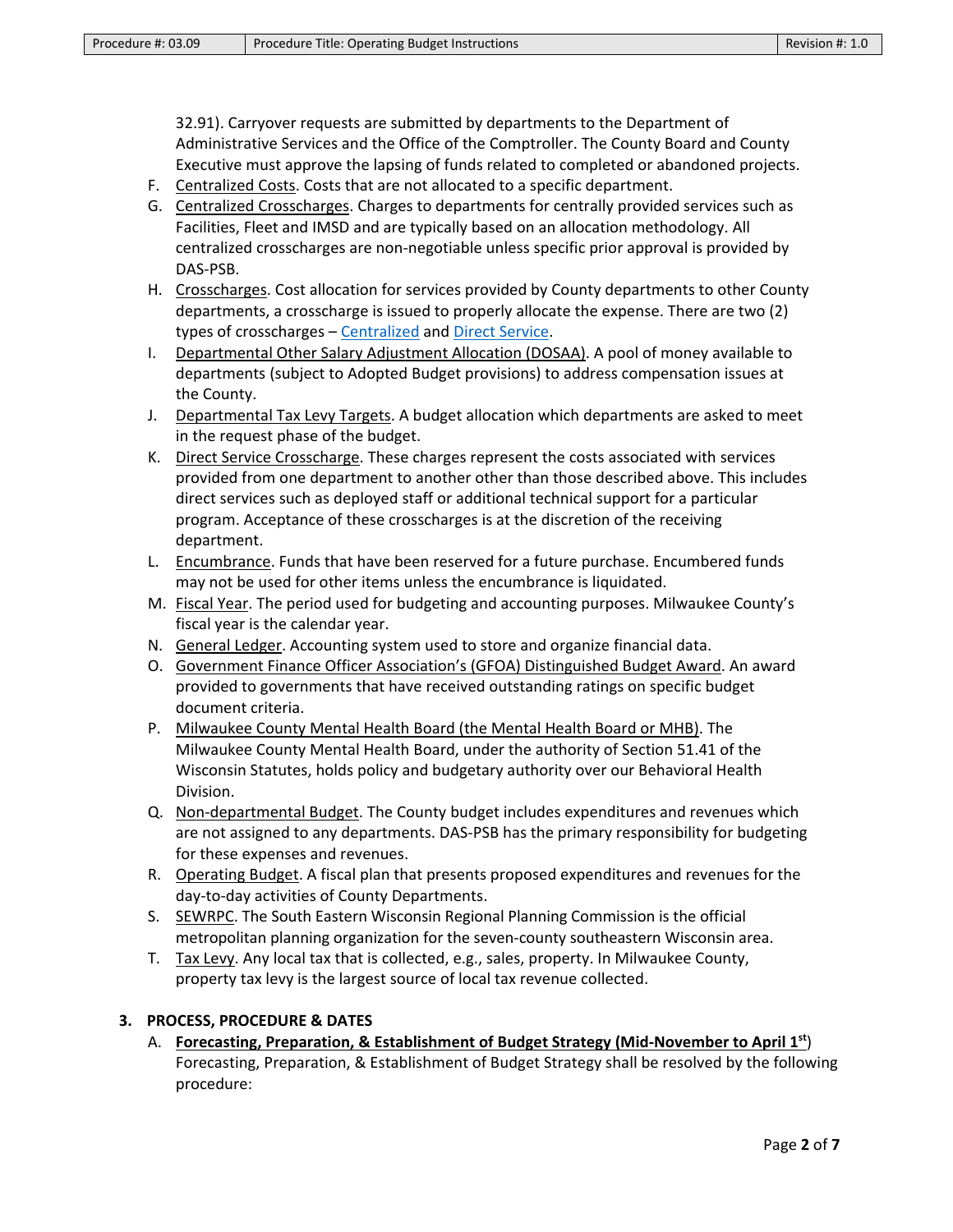- i. Step 1. The Department of Administrative Services-Planning, Strategy, and Budget Division (DAS-PSB) creates an initial estimate of the upcoming budget year's financial position by preparing a projection of anticipated expenditure and revenue changes. Initial estimates are reported to the County Board in January, which means that DAS-PSB begins preparing the estimates in November and December. (e.g. In November/December 2018, DAS-PSB will begin planning for the budget year beginning January  $1<sup>st</sup>$ , 2020.)
- ii. Step 2. DAS-PSB conducts a review of the long-term fiscal impacts of projected expenditure and revenue changes, including an update of the long-range fiscal forecast.
- iii. Step 3. Ongoing/biweekly budget meetings are scheduled and held with the County Executive and other stakeholders in the budget process.
- iv. Step 4. DAS-PSB and the County Executive develop guidelines for departmental budget requests, including departmental levy targets. Draft levy targets are also reported to the County Board and Finance and Audit Committee for feedback prior to issuance.
- v. Step 5. DAS-PSB reviews and updates budget instructions for departmental budget requests.
- vi. Step 6. DAS-PSB prepares the financial software for budgetary requests, verifying that all assumptions related to centralized costs, such as pension, health care, social security, salaries, fuel, and technology costs, are accurate. (While an estimate may be prepared earlier, fringe benefit forecasting is based on the most current estimates, which include assumptions of actuaries, and the final amount to be included in the recommended budget is finalized in July or August.)
- vii. Step 7. DAS-PSB updates a tracking log with changes to the financial system.
- viii. Step 8. Budgeting public engagement strategy and plan is developed and updated for the next budget year, with the County Executive's Office. This includes planning for online and in-person public engagement regarding the budget. This activity continues into the next phase of the budget process.

### B. **Departmental Budget Requests (April 1st to July 15th)**

Departmental Budget Requests shall be resolved by the following procedure:

- i. Step 1. Operating Budget Instructions, templates for submitting departmental requests, and levy targets are distributed to departmental fiscal staff and department heads. This takes place in April, prior to the start of the next budget year. These instructions, including supplemental requests, guide the budget process and are to be followed by all departments.
- ii. Step 2. After the Operating Budget Instructions are released, DAS-PSB staff meets with departmental fiscal contacts to go over the budget instructions, review the budget process, and assist with the preparation of the departmental budget request.
- iii. Step 3. After the Operating Budget Instructions are released, the financial software is opened to departments. Departmental fiscal staff or their assigned designee is responsible for their respective department's budget request data entry.
- iv. Step 4. Any training materials on the budget process or budget software are updated and distributed to departmental fiscal staff. Training on the budget process and financial software is offered to departmental fiscal staff and provided by DAS-PSB year-round, upon request. Additional training opportunities are made available during the budget request phase.
- v. Step 5. Departments with centralized crosscharges (DAS-IMSD, DAS-Risk Management, Comptroller's Office, DAS-Facilities Management, OEM) are required to have their interdepartmental charges for the upcoming budget year entered into the financial software by no later than the Friday prior to Memorial Day each year or at a date determined at the discretion of the budget director. If centralized charges are not submitted by this deadline,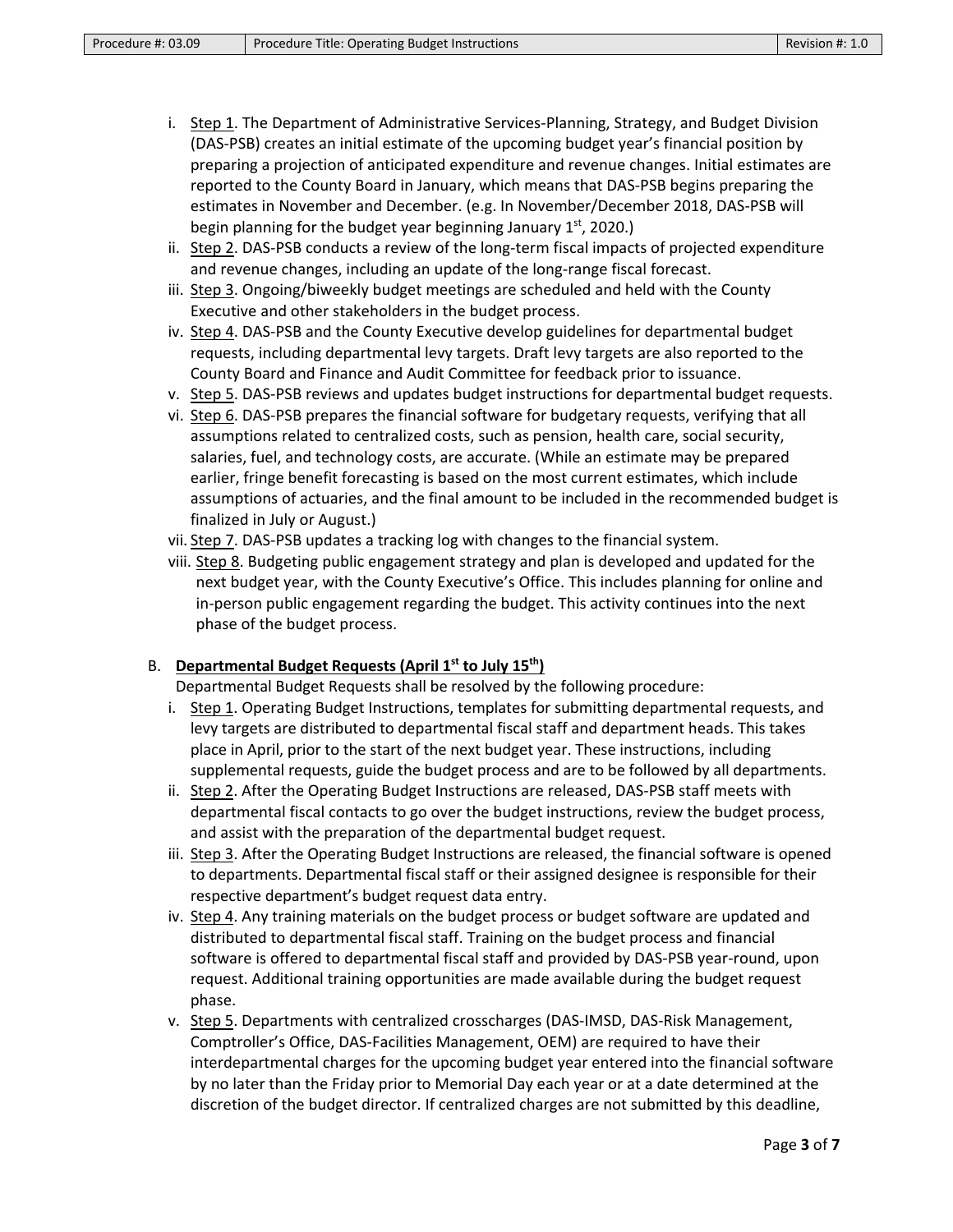then the budget request will assume the same charges as the prior adopted budget.

- vi. Step 6. Direct Service Charges are due by the second Friday of every June. If direct service charges are not submitted by this deadline, then the budget request will assume the same charges as the prior year's adopted budget.
- vii. Step 7. In June and early July, the County Executive will hold meetings with departments to preview items that departments plan to include in their budget request.
- viii. Step 8. DAS-PSB enters all non-departmental budget requests into the financial software and updates narrative pages for the budget book.
- ix. Step 9. In accordance with Wis. Stat. § 59.60(4) departmental budget requests must be submitted no later than July  $15<sup>th</sup>$  of each year. Information entered in the financial software, as of 11:59 p.m. on July 15<sup>th</sup> is considered the final and official departmental budget request. Any applicable ordinance changes shall be drafted by the submitting department and included with the departmental budget request.
- x. Step 10. An online public engagement tool is open to the public in mid-July.
- C. **County Executive Recommended Budget Preparation and Publication (July 15th to October 1st)** County Executive Recommended Budget Publication shall be resolved by the following

procedure:

- i. Step 1. DAS-PSB updates access to financial budget software, analyzes the departmental budget requests, reviews entries and submissions, and determines current budgetary financial position.
- ii. Step 2. The departmental budget request narratives are published publicly on the DAS-PSB website.
- iii. Step 3. In accordance with Wis. Stat. § 59.60(5), a summary of the departmental requests is published on the DAS-PSB website annually no later than August 15<sup>th</sup>.
- iv. Step 4. In accordance with Wis. Stat. § 59.60(6)(a), the County Executive holds a public budget hearing, where department heads or their designee publicly present their budget request.
- v. Step 5. If necessary, the County Executive and DAS-PSB will schedule follow up meetings in late July and early August with departments regarding their departmental budget requests.
- vi. Step 6. DAS-PSB staff assists in presenting budget information to the public at budget open houses, listening sessions, or public comment sessions.
- vii. Step 7. The online budgeting public engagement process concludes in mid-August. Results from public input are aggregated by DAS-PSB and distributed to the County Executive and County Board.
- viii. Step 8. The County Executive makes final decisions on items to be included in the budget.
- ix. Step 9. DAS-PSB prepares the total amount of tax levy and total expenditures to be included in the budget.
- x. Step 10. DAS-PSB prepares a resolution pertaining to the SEWRPC tax levy.
- xi. Step 11. DAS-PSB makes any final adjustments, entries, or technical corrections to the budget in the financial software.
- xii. Step 12. DAS-PSB compiles, edits, and with the assistance of graphic design staff and the House of Correction print shop, the recommended budget book is printed.
- xiii. Step 13. Based on the recommended budget, DAS-PSB drafts any applicable ordinance changes which are necessary and not already included in the departmental request.
- xiv. Step 14. In accordance with Wis. Stat.  $\S$  59.60(6)(b), the recommended budget book is published online at the DAS-PSB website and the printed recommended budget document is distributed to the Milwaukee County Board of Supervisors no later than October 1st.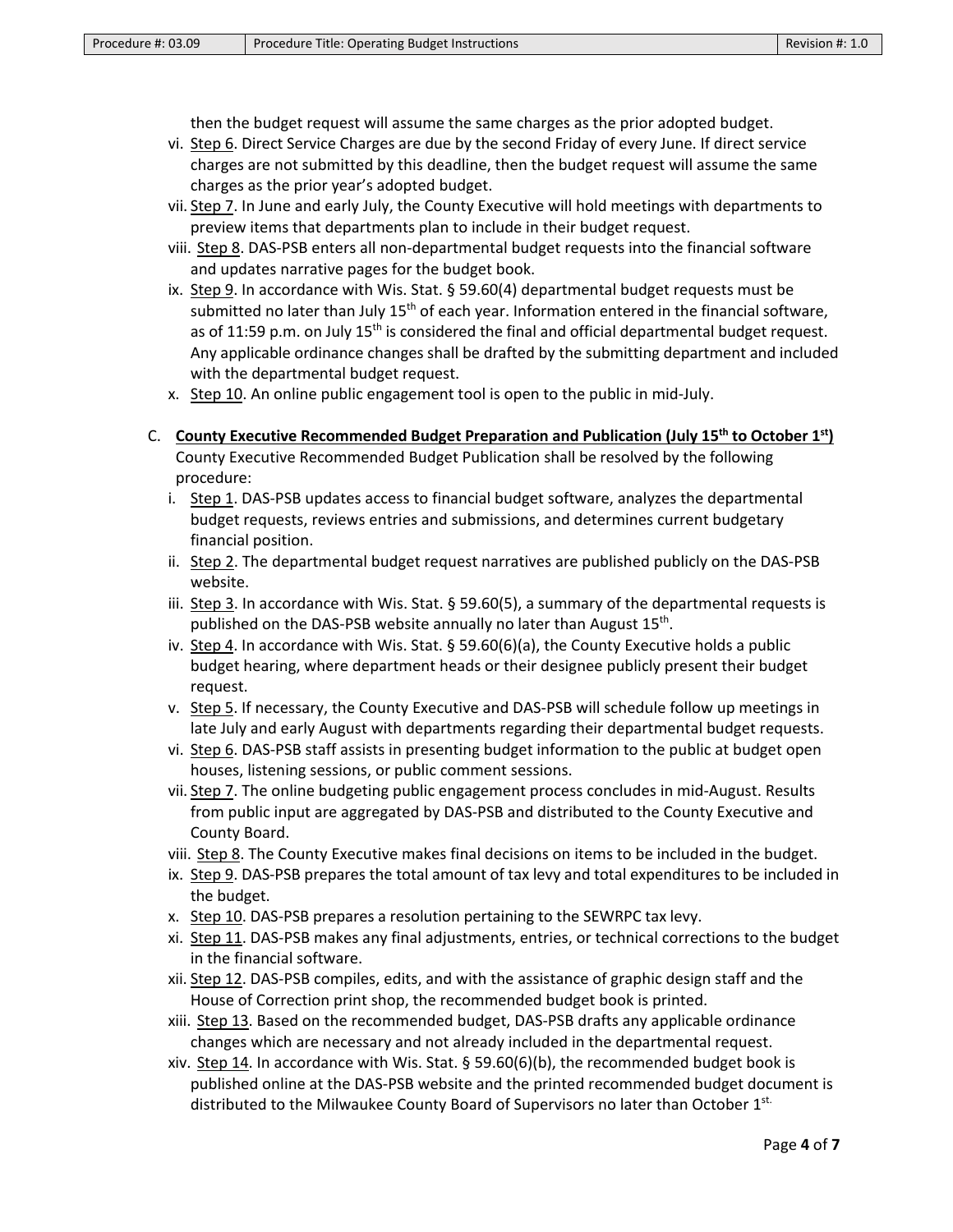- xv. Step 15. In accordance with Wis. Stat.  $\S$  59.60(6)(b), the County Executive presents the budget to the County Board of Supervisors no later than October 1st.
- D. **County Board Consideration, Budget Adoption and Vetoes (October 1st to Mid-November)** County Board Consideration, Budget Adoption and Vetoes shall be resolved by the following procedure:
	- i. Step 1. The Comptroller's Office Research Department Staff prepare an overview of the County Executive's recommended budget to be delivered to the County Board of Supervisors.
	- ii. Step 2. The Milwaukee County Board of Supervisor's Finance and Audit Committee holds meetings to discuss and hear testimony on the recommended budget.
	- iii. Step 3. The Milwaukee County Board of Supervisors may hold committee meetings to request follow up information and consider amendments to the County Executive's recommended budget.
	- iv. Step 4. DAS-PSB tracks amendments proposed and enacted by the Milwaukee County Board of Supervisors.
	- v. Step 5. In accordance with Wis. Stat. § 59.60(7), a public notice for the County Board Public Hearing is reviewed and updated by the DAS-PSB. The public notice is created, advertised, and published by the County Clerk.
	- vi. Step 6. DAS-PSB prepares packets indicating the proposed, rejected, adopted and substitute amendments for the County Board. These packets are printed by the County Clerk's Office.
	- vii. Step 7. DAS-PSB updates the financial software and budget narratives with any applicable amendments adopted by the Milwaukee County Board of Supervisors.
	- viii. Step 8. In accordance with Wis. Stat. § 59.60(7), the Milwaukee County Board of Supervisors hosts a public hearing on the recommended budget and proposed amendments.
	- ix. Step 9. DAS-PSB prepares a summary of amendments detailing their impact on the total amount of [tax levy,](#page-1-2) total expenditures, and the SEWRPC tax levy.
	- x. Step 10. DAS-PSB prepares and submits a technical amendment to the board to adjust any data entry errors, grammar, or other technical changes to the budget document or line item budget.
	- xi. Step 11. If necessary, DAS-PSB prepares an additional amendment to accommodate salary adjustments not already included in the recommended budget. Typically, this amendment includes adjustments related to compensation changes enacted after Oct  $1<sup>st</sup>$  of the current year.
	- xii. Step 12. The Milwaukee County Board of Supervisors holds their annual meeting in which they will consider the Milwaukee County budget and amendments. The Milwaukee County Board of Supervisors will vote on amendments, proposed ordinance changes, the tax levy, total county expenditures, and SEWRPC tax levy amount.
	- xiii. Step 13. DAS-PSB will prepare a signature page, to be signed by the Milwaukee County Board of Supervisors Finance and Audit Committee upon adoption of the budget. This signature page is then retained by the Milwaukee County Clerk's Office.
	- xiv. Step 14. Following the Milwaukee County Board of Supervisor's adoption of the budget, the County Executive reviews the budget as amended and submits vetoes. DAS-PSB assists the County Executive in reviewing the amended budget and drafting any vetoes.
	- xv. Step 15. Vetoes are submitted to the Milwaukee County Board of Supervisors for consideration and reviewed at a separate meeting, in accordance with  $\S$  § 59.17(5) and (6). Legislative action on the vetoes will be updated on the budget document and financial software.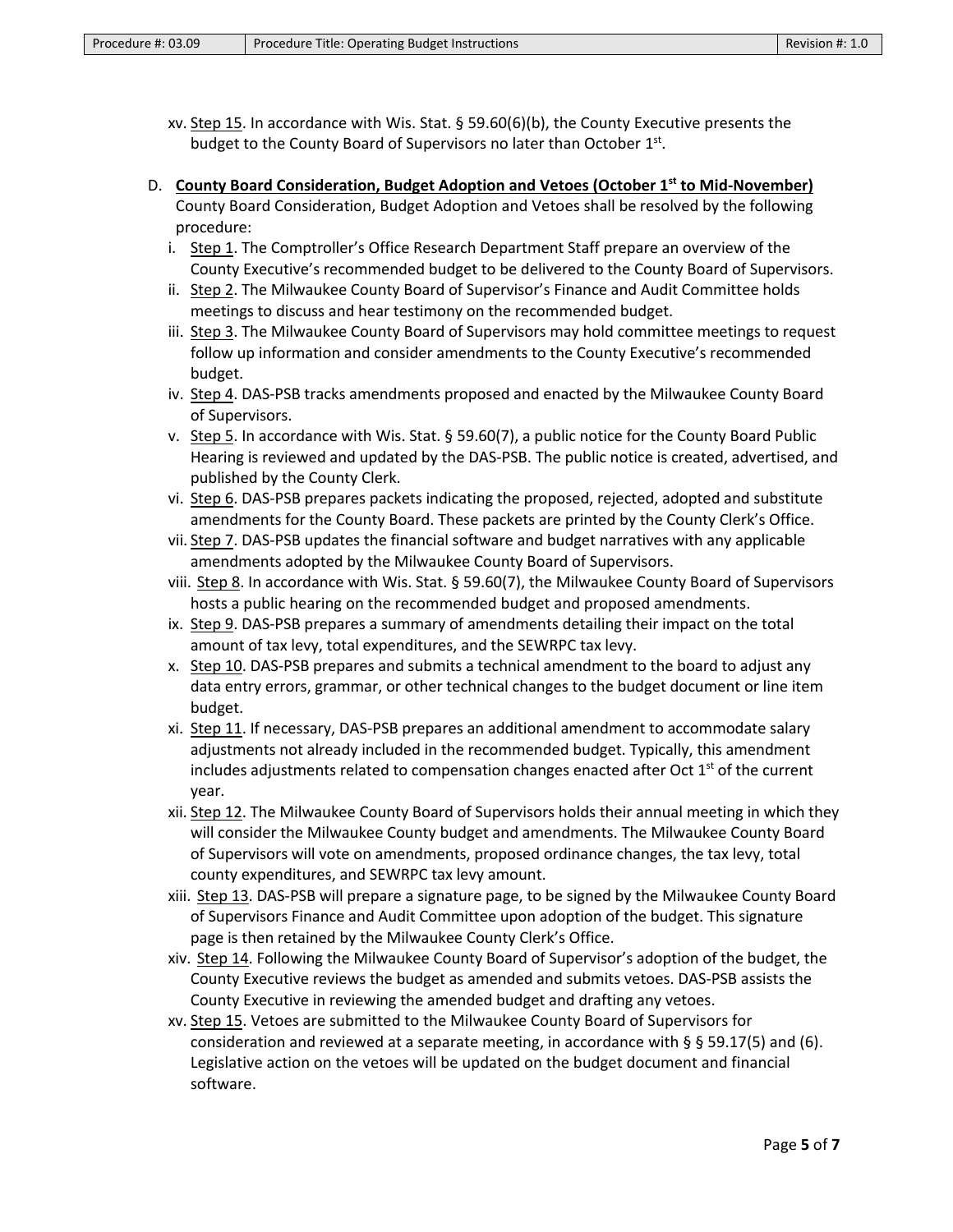#### E. **Adopted Budget Implementation and Publication (Mid November to January 1)** Adopted Budget Implementation and Publication shall be resolved by the following procedure:

- i. Step 1. DAS-PSB reviews the financial software to ensure all amendments have been entered appropriately.
- ii. Step 2. DAS-PSB reviews all budget documents to ensure all amendments are included properly in the budget book.
- iii. Step 3. Prior to January 1 of the budget year, DAS-PSB ensures the line item budget is transferred into the general ledger.
- iv. Step 4. With the assistance of graphic design staff and the House of Correction print shop, DAS-PSB publishes and prints the adopted budget document.
- v. Step 5. In accordance with MCO § 32.81(1)(g), printed copies of the adopted budget are distributed to the Milwaukee County Board of Supervisors and made available to others upon request. The budget document is also published on Milwaukee County's website.
- vi. Step 6. An application for the Government Finance Officer Association's (GFOA) Distinguished Budget Award is completed and submitted no later than 90 days after budget adoption.
- vii. Step 7. DAS-PSB meets with departments to discuss the adopted budget, highlight changes and clarify any adjustments necessary for the upcoming budget year.
- viii. Step 8. DAS-PSB staff meets to discuss any feedback on the budget process and operational changes and improvements for the next budget.

# F. **Regular Budgetary Oversight (Throughout the Year)**

Regular budgetary oversight shall be resolved by the following procedure:

- i. Step 1. DAS-PSB monitors financials in the general ledger, by reviewing carryovers and encumbrances that are added to the budget.
- ii. Step 2. In accordance with Wis. Stat. § 59.60(8), DAS-PSB, reviews recommended adjustments to the adopted budgeted and prepares supporting paperwork, as needed, through the appropriation (fund) transfer process.
- iii. Step 3. DAS-PSB will confirm there are funds available for departments to perform compensation adjustments and utilize any budgeted Departmental Other Salary Adjustment Allocation (DOSAA).
- iv. Step 4. DAS-PSB researches and responds to requests for information regarding the Milwaukee County budget.
- v. Step 5. Training on the budget process and financial software is offered to departmental fiscal staff or their designee and provided by DAS-PSB upon request.
- vi. Step 6. Throughout the year, DAS-PSB monitors changes in departmental strategy, federal, state or local legislation and assesses the financial impact of these changes on the Milwaukee County budget.
- vii. Step 7. Throughout the year, DAS-PSB provides regular reports to the County Board Finance and Audit Committee to review budget issues and receive feedback on budget strategies.
- G. **Special Budgetary Considerations for the Mental Health Board and Behavioral Health Division** The Behavioral Health Division and Mental Health Board annual budgeting process includes the steps described above, as well as items detailed below which shall be resolved by the following procedure:
	- i. Step 1. DAS-PSB provides reports to the Behavioral Health Board and presents the County's budget outlook for the upcoming fiscal year. Similar information that is presented to the County Board and the Finance and Audit Committee will be presented to the Behavioral